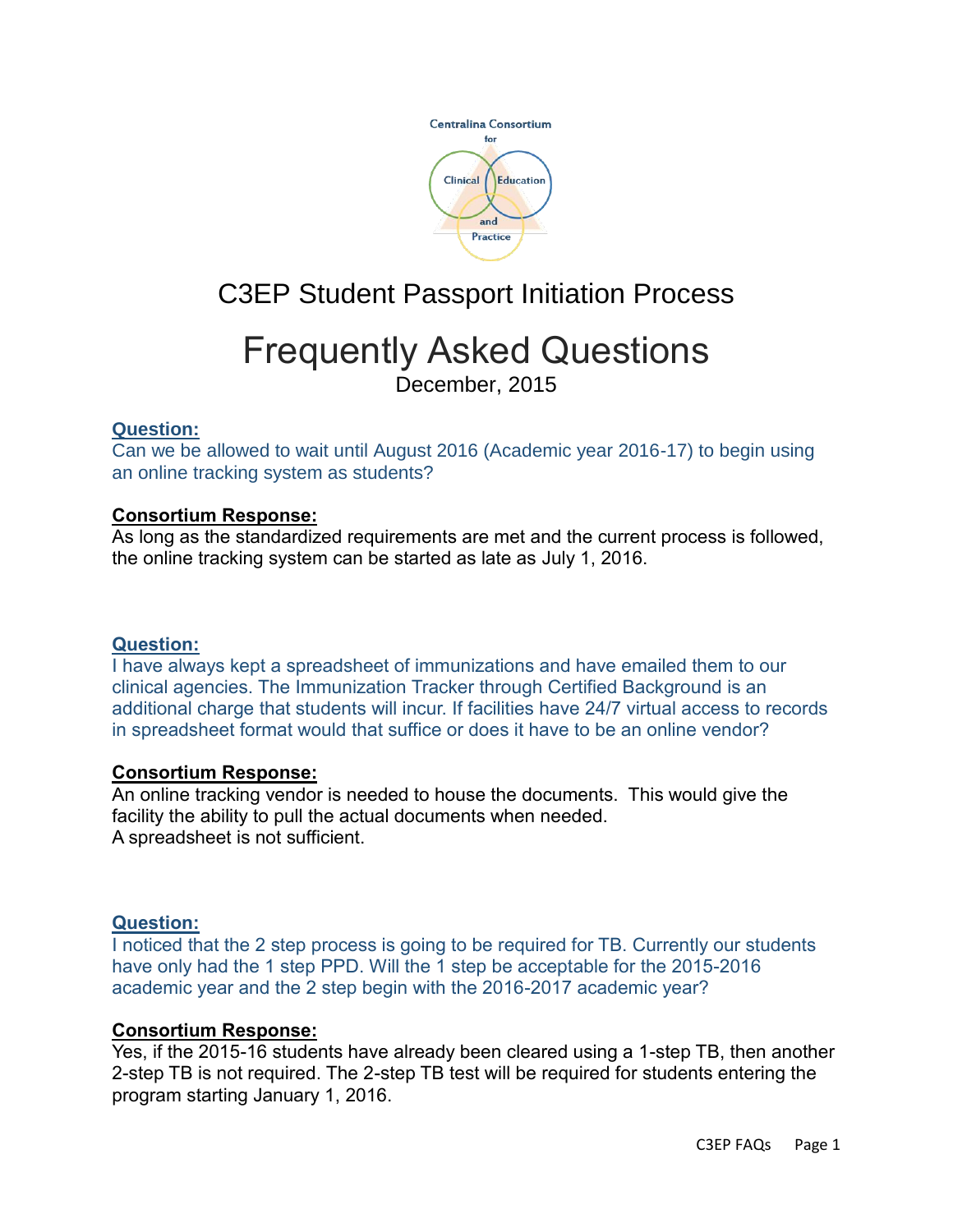#### **Question:**

Do current senior students have to complete the new orientation? And get an online profile to store their immunizations - even though they only have 1 semester left in the program? What about their two-step PPD? Upload it and their annual PPD from this current year? Or is the current year's PPD enough?

#### **Consortium Response:**

This will be a transition– those students who have already completed the requirements will not need to complete another set of requirements; they will only need to use the new vendor for the annual follow-up requirements.

#### **Question:**

Since we have no online vendor this year, who will we need to submit the results of the student orientation post-test?

#### **Consortium Response:**

The program coordinator or designee from the educational institute would continue to submit the results of the orientation post-test.

#### **Question:**

Using a vendor like Certiphi, how will we be sure that we comply with the Family Educational Rights and Privacy Act (FERPA) as well as HIPAA?

#### **Consortium Response:**

These requirements need to be spelled out in the contract with the online vendor.

#### **Question:**

Who will upload the information onto the Online Vendor Website? The student/onsite faculty? The agency that does the drug screen?

#### **Consortium Response:**

The student/onsite faculty member will upload the immunization requirements, and the online vendor would upload the background check and drug test results.

The responsibility for student/onsite faculty review before release of documents will be addressed by the online vendor. These requirements would need to be outlined in the online vendors' contracts.